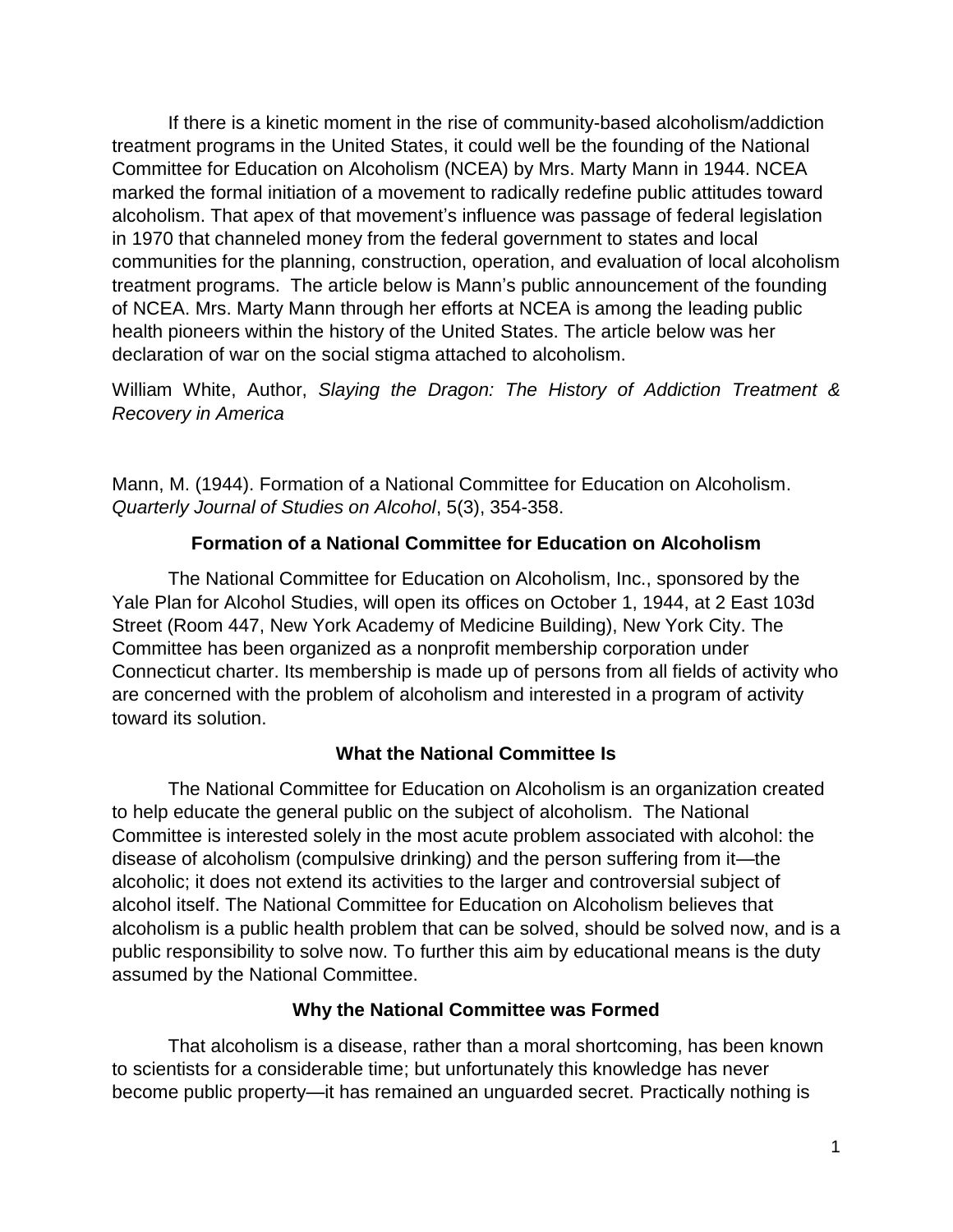known by the general public about the true nature of alcoholism the disease or alcoholism the public health problem. The alcoholic is still commonly regarded at best as a willful nuisance, at worst as a vicious criminal. This attitude does not lend itself to constructive action; it is therefore imperative that such misconceptions be corrected if anything is to be done about the problem.

### **National Committee for Education on Alcoholism**

Dr. Lawrence Kolb, Assistant Surgeon General of the U.S. Public Health Service, has stated that alcoholism is our greatest unsolved public health problem. One of the factors contributing to this state of affairs has undoubtedly been the public's almost total lack of knowledge about it. Once known and recognized, this problem, like any other, can be solved. The remarkable success of Alcoholics Anonymous, with at least 12,000 rehabilitated alcoholics in its membership, has shown this. But the general public, and the greatest number of alcoholics themselves, still need to be made acquainted with the true nature of alcoholism, with the possibilities of clinics and information centers, and with the existence of local groups of Alcoholics Anonymous. It is the hope of the National Committee that, under the guidance of scientists and with the help of influential laymen and of Alcoholics Anonymous groups, ever greater progress can be made against this ailment, just as through sane, wise, energetic community action led by similar organizations lives have been saved from tuberculosis, cancer and the venereal diseases.

#### **What the National Committee Will Do**

Community action, in the form of local committees in cities or states or both, armed with sound scientific knowledge, can make a start at really solving this problem. With the aid of the Yale Plan for Alcohol Studies, the National Committee will be provided always with information and literature that are unbiased and abreast of the newest developments in scientific research. The National Committee will disseminate this knowledge by all possible means, and help form local committees wherever possible.

To these ends the National Committee will send out its executive director to lecture on alcoholism in general and on the proved effective ways of dealing with it. It will provide literature on all aspects of the problem for distribution in interested communities. It will make this service, and other services to be provided by the Committee, available to any organized group anywhere in the country which is truly interested in the problem of alcoholism and wishes to do something about it. If such groups are ready for action the National Committee will help them form local committees, providing them with a program of action designed to start solving their community's problem of alcoholism.

As an integral part of the National Committee, with the specific function of acting as liaison between it and organized women's groups throughout the country, which might well serve as the nucleus for local committees, Mrs. Grace Allen Bangs, director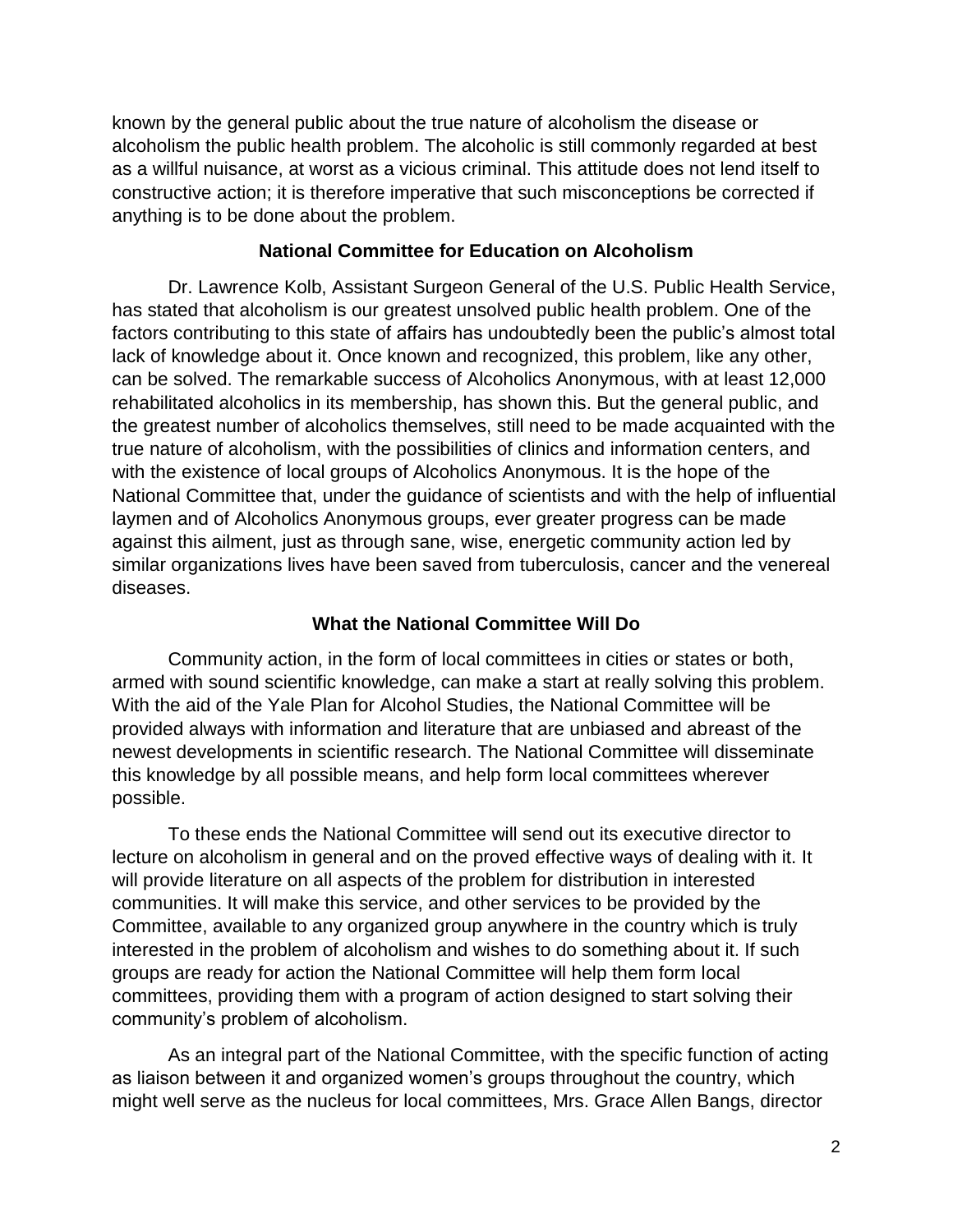of the Club Service Bureau of the New York Herald-Tribune, has formed a Women's Organizing Committee under her chairmanship.

### **Advisory Board**

The Advisory Board of the National Committee numbers among its members the following representative citizens:

Dwight Anderson, public relations director, New York State Medical Society; Faith Baldwin, author; Dr. Russell S. Boles, president of the Board, Philadelphia General Hospital; Mrs. LaFell Dickinson, president, National Federation of Women's Clubs; Dr. Clements C. Fry, psychiatrist, Yale University; Dr. Howard W. Haggard, director, Laboratory of Applied Physiology, Yale University; Arthur Garfield Hays, lawyer; Arthur Hopkins, theatrical producer; Marcus Heiman, theatrical producer; E. M. Jellinek, director, Section on Alcohol Studies, Yale University, Dr. Lawrence Kolb, Assistant Surgeon General, U.S. Public Health Service; Austin H. MacCormick, director, the Osborne Association; Rev. Francis W. McPeek, executive director, Dept. of Social Welfare, Washington Federation of Churches; Hon. William M. Menninger, psychiatrist, the Menninger Clinic; Harriet R. Mowrer, social psychologist; Fulton Oursler, editor and radio commentator; Dorothy Parker, author; Mary Pickford, actress; Channing Pollock, author; Rev. Otis R. Rice, religious director, St. Luke's Hospital, New York; Dr. Robert Smith, co-founder, Alcoholics Anonymous; Dr. Harry M. Tiebout, medical director, Blythewood Sanitarium; William Wilson, founder, Alcoholics Anonymous; and Dr. Edwin G. Zabriskie, professor of clinical neurology, Columbia University.

The Board of Directors consists of Dwight Anderson, Mrs. Grace Allen Bangs, Selden D. Bacon, Edward G. Baird, Dr. Howard W. Haggard, E. M. Jellinek, Edgar Lockwood, Austin H. MacCormick, and Mrs. Marty Mann.

### **Members of the Women's Organizing Committee**

The membership of the Women's Organizing Committee is made up of the following:

*Chairman*, Mrs. Grace Allen Bangs; Mrs. Julius Ochs Adler, co-chairman of the New York City Defense Recreation Committee; Mrs. Anne Barnard, director of women's activities, National Safety Council; Mrs. Sidney Borg, chairman, Manhattan Civilian Defense Volunteer Office; Ruth Collins, superintendent, New York City House of Detention for Women; Mrs. Kathleen Devine, assistant to the head of the Welfare Department, New York Life Insurance Company; Mrs. Ethel Hendriksen, of the New York State Department of Health; Judge Anna M. Kross, New York City magistrate; Mrs. Albert D. Lasker, executive secretary, National Committee on Mental Hygiene; Pauline Mandigo, public relations expert and president of the Phoenix News; Mrs. Leopold K. Simon, lawyer, member of the New York State Industrial Labor Board; Mrs. Sara Sparks, president, New York State Business and Professional Women's Clubs, and